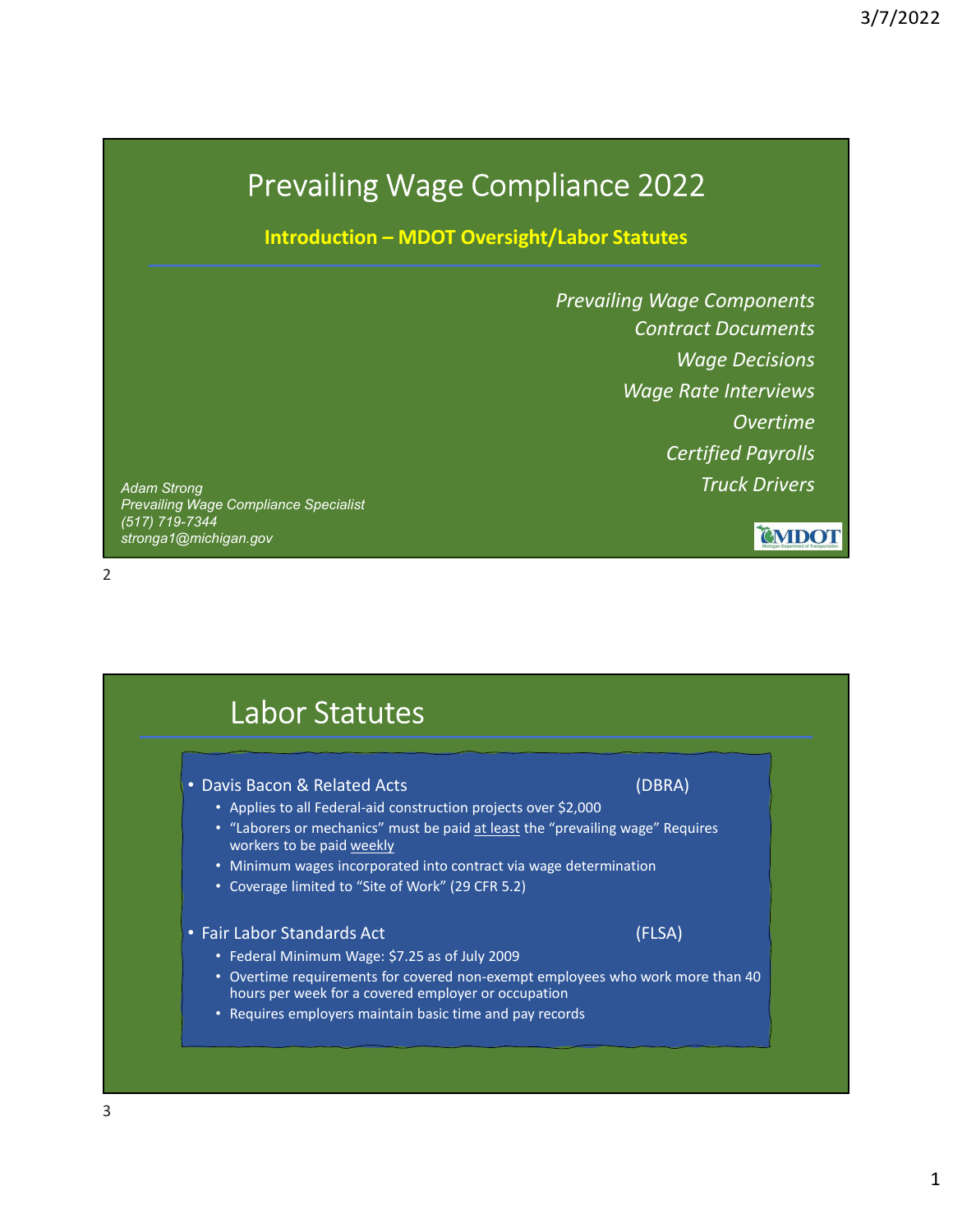

## MDOT Oversight Reminders

- The term "subcontractor" includes any company with which the prime contractor has entered into a contractual agreement to work on the project.
	- e.g. Pavement sweeping, flagging & concrete pumping
- The Prime Contractor is responsible to submit ALL weekly certified payrolls within a three week "grace period" from the time work is performed.
- Certified payroll must be entered into LCPtracker, certified, and approved by the prime to be considered "received" by the Department. (12SP-107G or 20SP-107D)